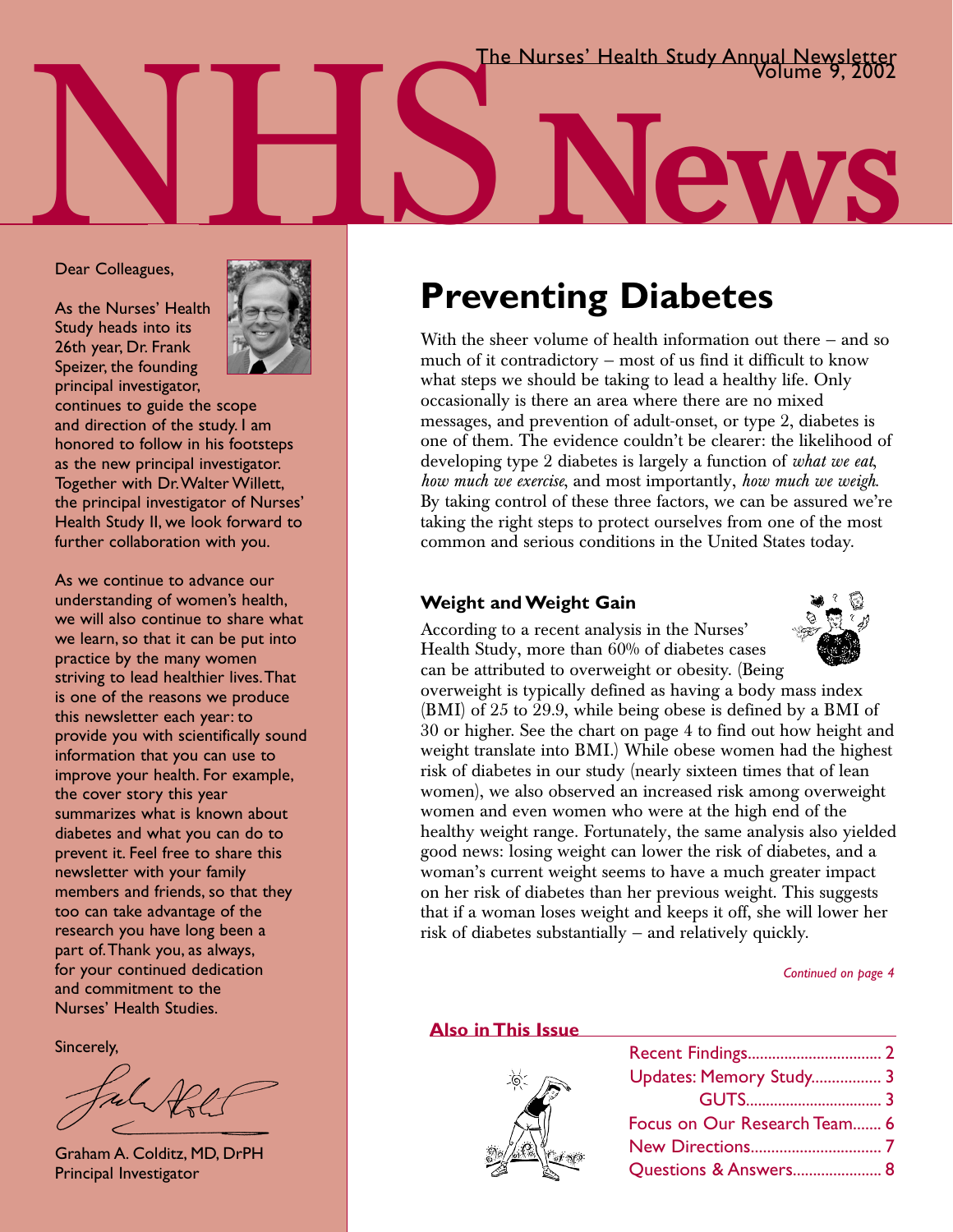# **Recent Findings**

This year, the Nurses' Health Study produced a record number of publications on women's health. Below is a selection of our findings. A complete list of articles controlled by visiting **www.NursesHealthStudy.org** and click women's health. Below is a selection of our findings. A complete list of articles can be found by visiting **www.NursesHealthStudy.org** and clicking on **Publications**.



#### **Fruit and Vegetable Intake and the Risk of Heart Disease**

Researchers have long known that the nutrients in fruits and vegetables lower the risk of cardiovascular disease, but there has been less certainty about whether the foods themselves lower risk. When we examined this question recently in the Nurses' Health Study, we found that eating fruits and vegetables does offer modest protection against heart disease. Women who ate an average of three servings of fruits and vegetables a day were about 20% less likely to develop heart disease than women who rarely ate fruits and vegetables. A serving is

a medium-sized piece of fruit, a cup of vegetables, or a sixounce cup of juice. (Joshipura K et al. Annals Internal Med 2001;134:1106-1114)



#### **Vitamin A Intake and the Risk of Hip Fractures**

Taking vitamin A in large doses for extended periods of time — or ingesting a toxic amount on a single occasion — has previously been shown to have detrimental effects on bone. This has led researchers to investigate whether long-term consumption of diets high in vitamin A might contribute to osteoporosis and hip fractures. In the Nurses' Health Study, we recently examined this issue by studying the amount of vitamin A that postmenopausal women consume in the form of beta carotene and retinol. Although we found no association between beta carotene and hip fractures, we did see an association for retinol. The risk of hip fracture was almost doubled among those with the highest intakes of retinol (6,600 IU a day or more) compared to those with the lowest (less than 1,650 IU a day). Since retinol is consumed primarily in the form of vitamin supplements and fortified foods, this finding raises questions about whether the amount of retinol being provided is excessive. (Feskanich D et al. JAMA 2002;287:47-54)

#### **Hepatitis B Vaccination and the Risk of Multiple Sclerosis**

The hepatitis B vaccine has an excellent safety profile and is included in routine immunization programs in many countries. Nevertheless, concerns arose in the late 1990s when several cases of multiple sclerosis were reported after a mass immunization campaign in France. To address the possibility that the vaccine raised the risk of multiple sclerosis, we conducted a study among participants in the Nurses' Health Studies. We found no evidence of a link between hepatitis B vaccination and multiple sclerosis. These results are consistent with those of two other recent studies. (Ascherio A et al. N Eng J Med 2001;344:327-332)

### **Physical Activity and Mortality**

New data from the Nurses' Health Study confirm what several other studies have shown: that the many benefits of physical activity translate into a longer lifespan. Regardless of their weight, active women in the Nurses' Health Study were less likely than sedentary women to die during a sixteen-year period of the study. Those who participated in moderate activity, such as walking, for at least one hour a week had a 20% reduction in mortality risk. (Rockhill B et al. Am J Public Health 2001;91:578-583)

#### **CYP17 Genotype and the Risk of Endometrial Cancer**

CYP17 is a gene that controls one of the enzymes involved in steroid hormone production. Previous studies have indicated that a variant of this gene might influence steroid hormone levels and affect endometrial cancer risk. When we assessed this in the Nurses' Health Study, we found that while the CYP17 genotype had only a modest effect on hormone production, it was associated with a decreased risk of endometrial cancer. (Haiman C et al. Can Res 2001;61:3955-3960)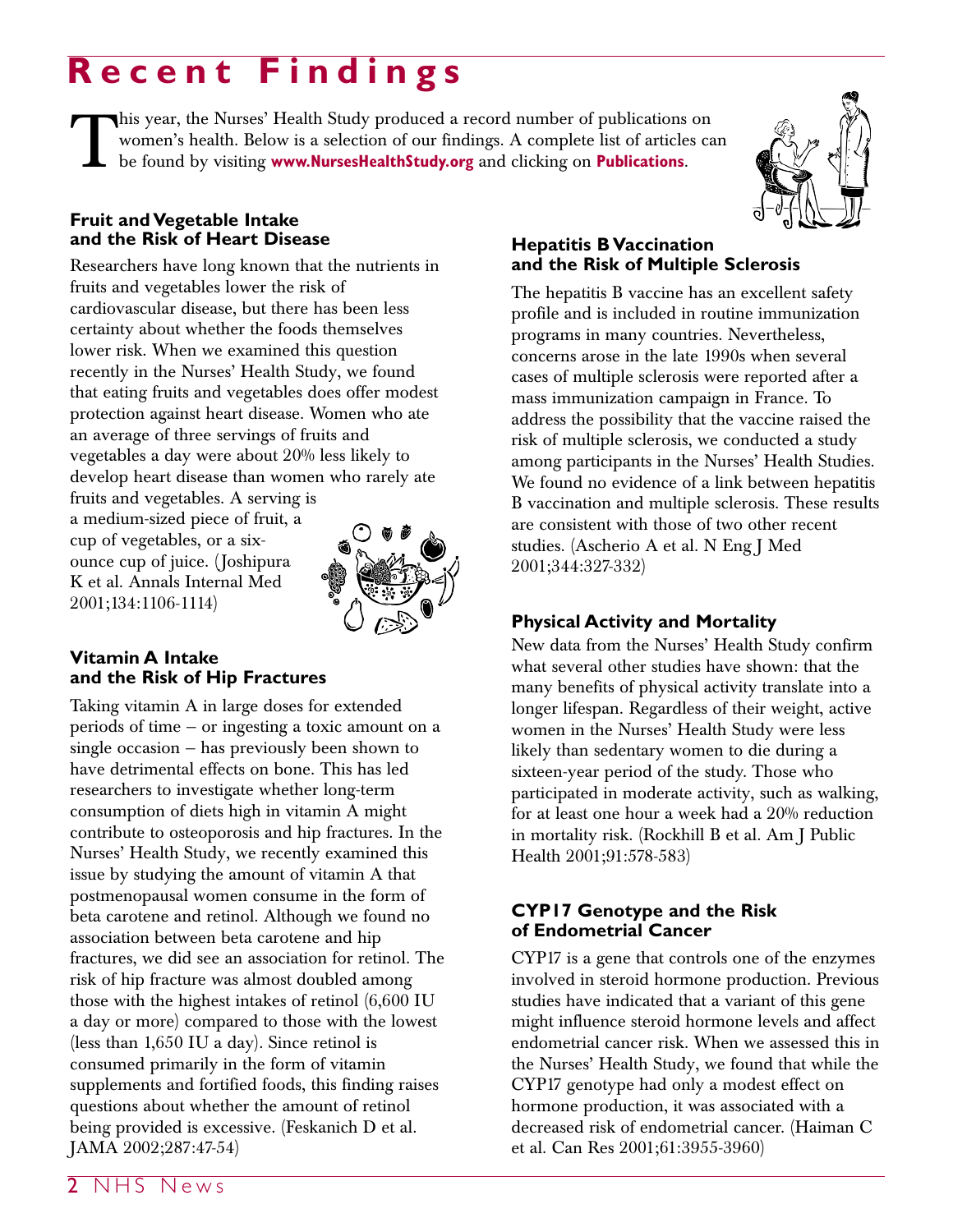# **Study Updates**

## **The NHS Memory Study**

Several years ago, we began a study of memory among NHS participants who were age 70 and older. The goal of the study is to investigate how lifestyle and diet influence women's ability to maintain their memories – a topic clearly important to all of us. The study involves calling participants and administering several standard assessments of cognitive function. To date, we have had great success with this and are grateful to the nearly 20,000 women who have completed telephone interviews. Our most recent finding is highlighted to the right.

We are now in the process of asking for second interviews from all of the women who completed the initial phone survey. Everyone's participation remains critical since we are equally interested in women who have maintained their memories and women who are having some difficulties.

## **Antioxidants and Cognitive Function**

We recently examined whether two common antioxidant vitamins (vitamins E and C) influence women's cognitive function. Although we found no association for vitamin C, we did see an association for vitamin E. Women who took vitamin E supplements performed better in several areas of cognitive function than women who did not take supplements. Notably, this effect of vitamin E supplementation was greatest in women with the lowest dietary intakes of vitamin E. (Grodstein F et al. Am J Epidemiol 2001;S21)

### **The Growing Up Today Study**

Established in 1996, the Growing Up Today Study (GUTS) includes approximately 17,000 young men and women, who are now 15 to 20 years of age. While the original goal of the study was to examine the impact of diet and exercise on adolescent weight gain, we have since expanded our focus to include such varied topics as sun protection, media influences, and the use of nutritional supplements. Below are some of our recent findings.

As with the Nurses' Health Studies, we take every possible precaution to protect the privacy of GUTS participants. We have a certificate of confidentiality from the Department of Health and Human Services, stipulating that in the case of a lawsuit or any legislative action, we cannot be forced to disclose any participant's identity. For more information about this, please see **Your Privacy** on page 6.

#### **Risk of Overweight Among Adolescents Who Were Breastfed as Infants**

Infants who are fed breast milk have a number of health advantages over those who are fed formula, including a lower risk of childhood infections and neurological conditions. Now data from the Growing Up Today Study suggest that they may also have a lower risk of being overweight in adolescence. Compared to infants who were formula-fed, those who were fed breast milk had a 22% lower risk of being overweight at ages 9 to 14. The longer the infants were breastfed, the lower their risk was of being overweight in adolescence. (Gillman M et al. JAMA 2001; 285:2461-2467)

#### **Adolescents' Use of Sunscreen and Tanning Beds**

New data from the Growing Up Today Study suggest that teenagers are not taking the necessary steps to protect their skin from ultraviolet light, either from the sun or tanning beds. Only 34% of adolescents reported using sunscreen regularly, and over 80% reported having had a sunburn the previous summer. Although girls were more likely than boys to use sunscreen, they were also more likely to use tanning beds, particularly in the oldest

age groups. About 35% of 17-year-old girls reported using a tanning bed in the past year. Taken collectively, these findings are concerning, since childhood sun exposure can increase the risk of both melanoma and nonmelanoma skin cancer. (Geller A et al. Pediatrics 2002;109)

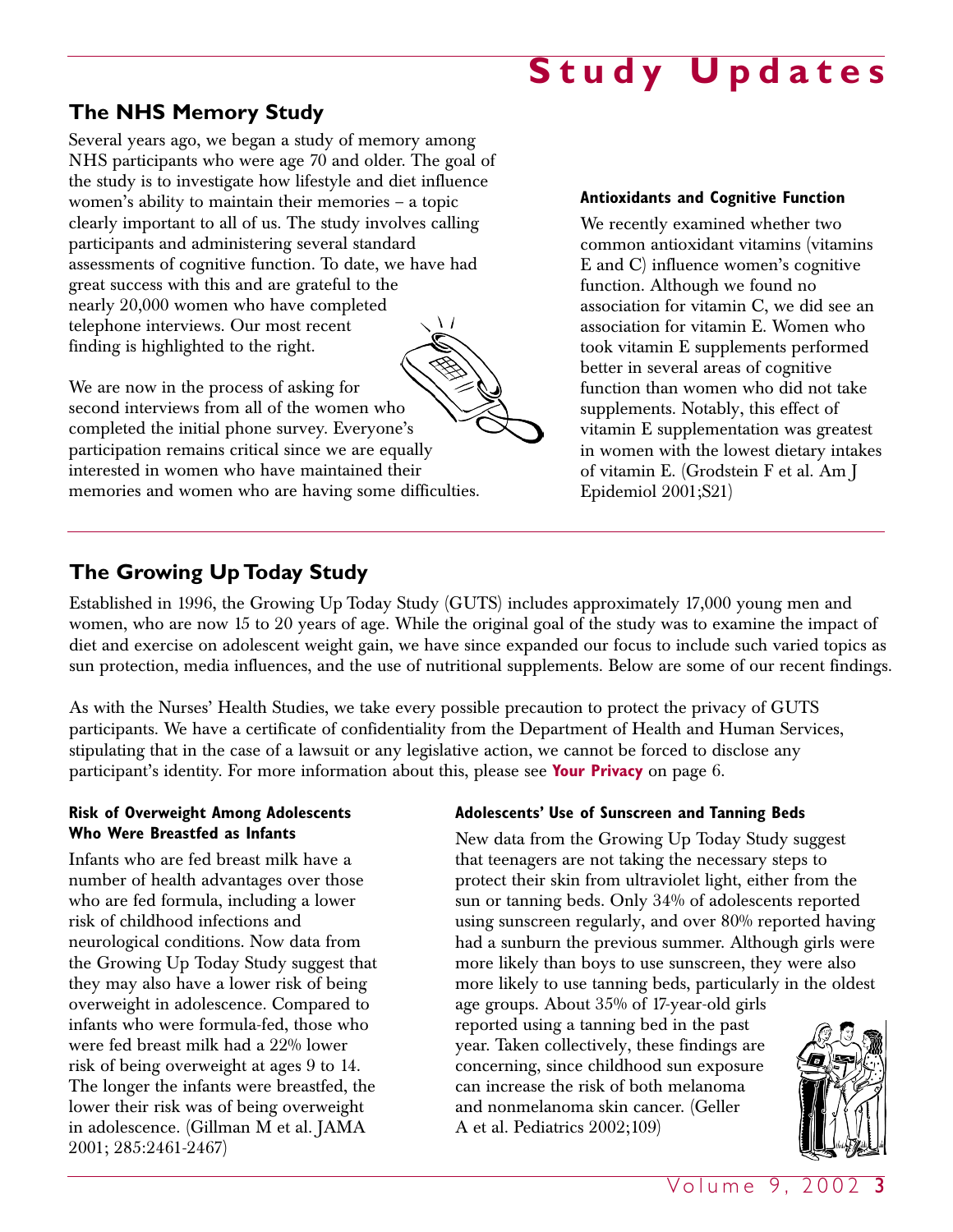# **PREVENTING**

*Continued from cover*

#### **Physical Activity**

Even though being active can affect diabetes risk through weight, it can also have a more direct effect. We found that regardless of how much a woman weighs, she can reduce her risk of diabetes by being physically active. This is extremely important for overweight women, who have a greatly increased risk and can thus benefit most from activity. We also found that sedentary women can lower their risk of diabetes by becoming more active. Although a large increase in activity provides the most protection, even a very modest increase offers some benefit. Finally, we found that if it is done for an extended period of time each week, walking can be as protective against diabetes as vigorous activity. In the Nurses' Health Study, women who walked briskly for 3 hours a week reduced their risk of diabetes as much as women who exercised vigorously for  $1\frac{1}{2}$  hours a week. The more time women spent walking, and the faster they walked, the less likely they were to develop the disease. Taken collectively, these findings are encouraging. They suggest that,

regardless of a woman's current weight or activity level, she can lower her risk of type 2 diabetes simply by walking more frequently or more quickly.



#### **Diet**

Although researchers are still trying to uncover exactly which aspects of diet influence diabetes risk, there is currently solid evidence around three factors: *glycemic index, fiber,* and *fat*.

|               |    |    |    |                 |                 |                 |                 |                 |                 |                 |                 |                 |                 |                 |                         | Weight 100 110 120 130 140 150 160 170 180 190 200 210 220 230 240 250 |
|---------------|----|----|----|-----------------|-----------------|-----------------|-----------------|-----------------|-----------------|-----------------|-----------------|-----------------|-----------------|-----------------|-------------------------|------------------------------------------------------------------------|
| <b>Height</b> |    |    |    |                 |                 |                 |                 |                 |                 |                 |                 |                 |                 |                 |                         |                                                                        |
| 5'0"          | 20 | 21 | 23 | 25              | 27              | 29              | 31              |                 | 33 35 37        |                 |                 |                 |                 | 39 41 43 45     | 47                      | 49                                                                     |
| 5'1"          | 19 | 21 | 23 | 25              | 26              | 28              | 30 <sup>1</sup> |                 |                 |                 |                 |                 |                 |                 | 32 34 36 38 40 42 43 45 | 47                                                                     |
| 5'2''         | 18 | 20 | 22 | 24              | 26              | 27              | 29 <sup>°</sup> | 31              | 33 <sup>2</sup> | 35 <sub>1</sub> | 37 <sup>7</sup> |                 |                 |                 | 38 40 42 44 46          |                                                                        |
| 5'3"          | 18 | 19 | 21 | 23              | 25 <sub>2</sub> | 27              | 28              | 30 <sub>1</sub> | 32 <sup>2</sup> |                 | 34 35           | 37 <sup>2</sup> | 39 <sup>2</sup> | 41              | 43                      | 44                                                                     |
| 5'4"          | 17 | 19 | 21 | 22              | 24              | 26              | 27 <sup>2</sup> | 29              | 31              | 33 <sup>2</sup> | 34              | 36 <sup>2</sup> | 38              | 39 <sup>2</sup> | 41                      | 43                                                                     |
| 5'5"          | 17 | 18 | 20 | 22              | 23 <sup>7</sup> | 25              | 27              | 28              | 30 <sub>2</sub> | 32 <sub>2</sub> | 33 <sup>2</sup> | 35 <sub>1</sub> | 37 <sup>2</sup> | 38              |                         | 40 42                                                                  |
| 5'6"          | 16 | 18 | 19 | 21              | 23 <sup>2</sup> | 24              | 26              | 27              | 29              | 31              | 32 <sub>2</sub> | 34              | 36              | 37 <sup>2</sup> | 39                      | 40                                                                     |
| 5'7''         | 16 | 17 | 19 | 20              | 22              | 23              | 25              | 27              | 28              | 30 <sub>1</sub> | 31              | 33 <sup>2</sup> | 34              | 36 <sup>2</sup> | 38                      | 39                                                                     |
| 5'8"          | 15 | 17 | 8  | 20              | 21              | 23 <sup>7</sup> |                 | 24 26 27        |                 | 29 <sup>°</sup> | 30 <sub>1</sub> | 32 <sub>2</sub> | 33              | 35              | 36 <sub>1</sub>         | 38                                                                     |
| 5'9"          | 15 | 16 | 18 | 19              | 21              | 22              | 24              | 25              | 27              | 28              | 30 <sub>1</sub> | 31              | 32              | 34              | 35                      | 37                                                                     |
| 5'10''        | 14 | 16 | 17 | 19 <sup>7</sup> | 20 <sub>2</sub> | 22              |                 | 23 24 26        |                 | 27 <sub>2</sub> | 29              | 30 <sub>1</sub> | 32 <sub>2</sub> | 33 <sup>2</sup> | 34                      | 36                                                                     |
| 5'11''        | 14 | 15 | 17 | 18              | 20              | 21              | 22              |                 | 24 25           | 26              | 28              | 29 <sup>°</sup> | 31              | 32 <sup>2</sup> | 33                      | 35                                                                     |
| 6'0"          | 14 | 15 | 16 | 18              | 19 <sup>2</sup> | 20              | 22 <sup>1</sup> | 23              | 24              | 26              | 27              | 28              | 30              | 31              | 33 <sup>2</sup>         | 34                                                                     |

#### **Determining Your Body Mass Index (BMI)**

To estimate your BMI, identify your height in the left column. Then move your finger across the corresponding row, to the column with your weight at the top.This number is an estimate of your BMI. For example, if you are 5'7" and weigh 160 pounds, your BMI is 25.

BMI interpretation according to the National Heart, Lung, and Blood Institute:

| Underweight | under $18.5$  | Overweight   | $25 - 29.9$ |
|-------------|---------------|--------------|-------------|
| Normal      | $18.5 - 24.9$ | <b>Obese</b> | 30 & over   |

**Glycemic Index** Not all foods affect blood glucose levels in the same way. Some foods have what is called a high glycemic index, which means that they can raise blood glucose levels rapidly. Eating a lot of high glycemic index foods forces the body to produce insulin in large amounts to try to clear the high levels of glucose in the blood. Over time, this increase in insulin production can increase the risk of diabetes. In the NHS, we found that women who ate the most foods with a high glycemic index had a 50% greater risk of diabetes than those who ate the least. Examples of foods with a high glycemic index include baked potatoes and white bread, while foods with a low glycemic index include apples, beans, and whole grain pasta.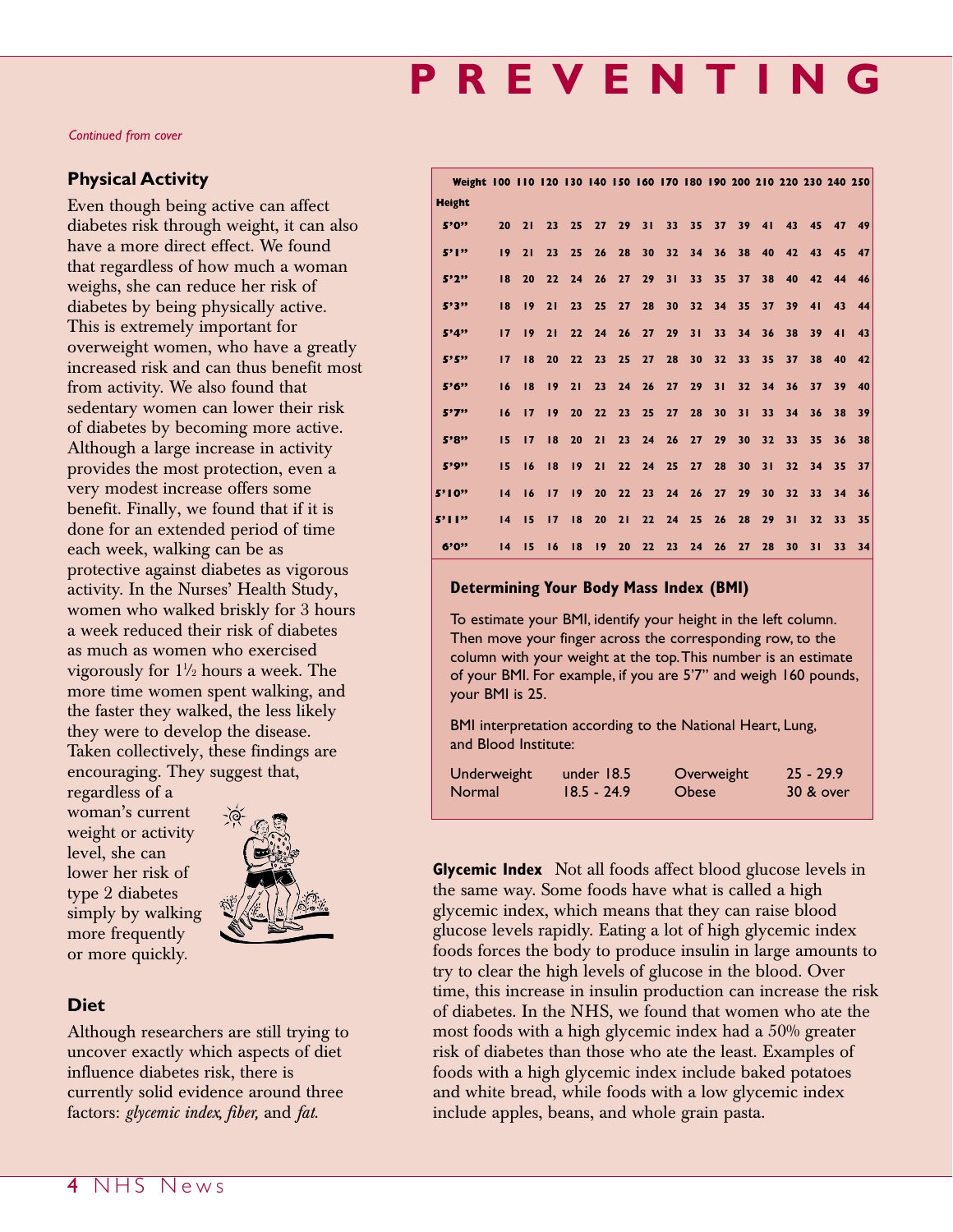# **DIABETES**

**Fiber** Fiber can essentially make a high glycemic index food act more like a medium or low glycemic index food. By slowing the conversion of these foods into glucose during digestion, fiber helps the body avoid spikes in blood glucose levels. This in turn reduces the demand for insulin, which lowers the risk of diabetes. In the Nurses' Health Study, we found that eating fiber lowered the risk of diabetes. Most of this benefit, though, seemed to come from one particular type of fiber: the kind found in whole grain foods (called cereal fiber). Compared to women eating



the least cereal fiber, those eating the most were nearly 30% less likely to develop the disease. Foods rich in cereal fiber include bran cereal, oatmeal, barley, and whole wheat bread.

**Fat** Recent data from the NHS suggest that it is not the amount of fat consumed but the type that can influence diabetes risk. We found that neither total fat, saturated fat, nor monounsaturated fat affected the risk of diabetes. However, *trans* fatty acids increased risk, and polyunsaturated fats reduced risk. *Trans* fatty acids are vegetable fats that are solid at room temperature and appear on food labels as "partially hydrogenated vegetable oils." They are found in many margarines, shortening, and most French fries and commercially baked products. Polyunsaturated fats, on the other hand, come primarily from plant and fish sources and are liquid at room temperature. Common sources of polyunsaturated fats include liquid vegetable oils, oil-based salad dressings, and fatty fish (like tuna and salmon).

#### **Conclusion** Diabetes is a



disease for which there is a clear prevention plan.

**By keeping their weight in check, being physically active, and eating a healthy diet, women can lower their risk of diabetes by 90%**. Notably, this is true for all women, even those with a family history of the disease. And the benefits don't stop at diabetes. Taking these steps is an important part of an overall healthy lifestyle that helps lower the risk of heart disease, stroke, cancer, and osteoporosis.

#### **From the NHS Bookshelf**

Walter Willett, Principal Investigator of Nurses' Health Study II, together with colleagues Edward Giovannucci, Patrick Skerrett, and Maureen Callahan, recently published a book called *Eat, Drink, and Be*



*Healthy:The Harvard Medical School Guide to Healthy Eating*.This book brings together current knowledge about diet and health from many sources, including the Nurses' Health Study.

Of particular interest are the many recipes and practical ways that the book offers for translating current science into enjoyable meals.

#### **Looking for WWII Nurses**

Congresswoman Nita M. Lowey (NY) has introduced a bill in the US House of Representatives called the *Cadet Nurse Corps Equity Act of 2001 (HR 1724)*. If passed, this legislation would grant veteran status and benefits to all nurses who served in the Cadet Corps during World War II. If you are a former member of the Corps and would like to help promote the bill, please contact: **Ruth Sartori / (201) 944-8923 / 196 Leonia Avenue, Leonia, New Jersey 07605**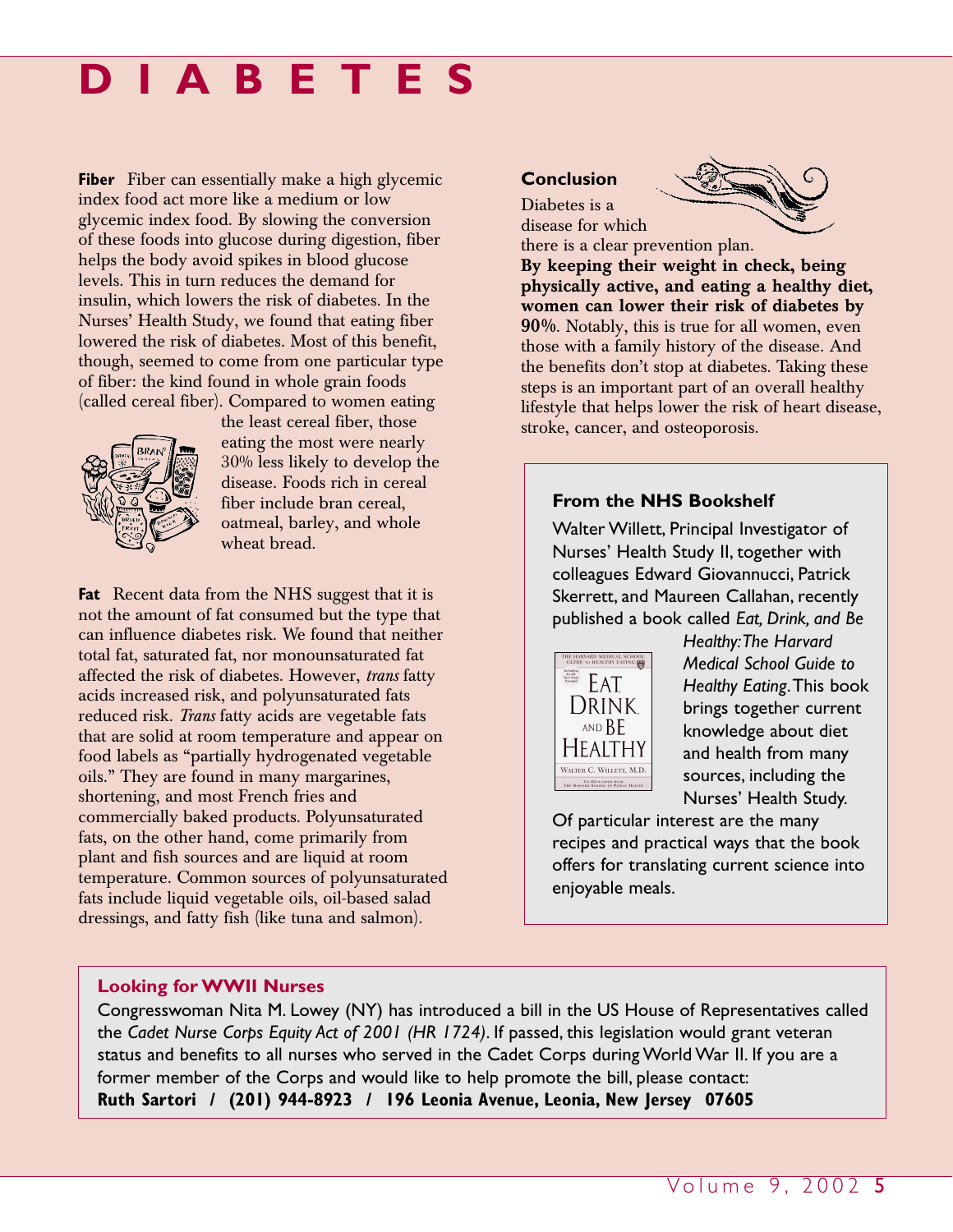# **Focus on Our Research Team**

The again, we'd like to introduce you to one of our staff<br>the successful conduct of the Nurses' Health Studies.<br>Please meet Shelagh Pearson. Human Studies Protocol Coordinat members whose behind-the-scenes work is essential to the successful conduct of the Nurses' Health Studies. Please meet **Shelagh Pearson, Human Studies Protocol Coordinator**.

Shelagh attended Emerson College, where she received a Bachelor's degree in Communications. She spent several years working as a paralegal and then became an administrator at Boston Medical Center. There, she coordinated research protocols and secured patient consent for clinical trials. Notably, this position also offered Shelagh her first introduction to the NHS: many of the nurses she worked with were participants and shared their annual newsletters with her.

Shelagh joined the Nurses' Health Study team in 1999 to help us manage the many policies and regulations that surround human research. In order for us to maintain our funding from the National Institutes of Health, our research protocols must undergo increasingly thorough reviews by the Institutional Review Boards at both Harvard School of Public Health and Brigham & Women's Hospital.













#### **Your Privacy**

As a participant in the NHS, you have provided us with a wealth of data in the form of very personal information. Because of the trust you have shown in us, we are very careful to hold ourselves to the highest standards in the safekeeping and use of the data. **Our most recent step was to obtain an updated certificate of confidentiality from the Department of Health and Human Services**.

With this certificate, we cannot be forced to disclose information that may identify you, even by a court subpoena, in any federal, state, or local civil, criminal, administrative, legislative, or other proceedings.We will use the certificate to resist any demands for information that would identify you. Notably, this certificate does not prevent you from voluntarily releasing information about yourself or your involvement in the NHS.

Your trust is essential to the success of the study, and we would never do anything to risk losing your faith in us. **Thank you for your continued commitment.**

These review boards act to protect the rights and safety of all participants in research studies. For example, when we conduct blood collections, the review boards examine our research protocols to ensure that we are taking the necessary steps to protect participants' privacy. Similarly, they make sure that we always provide participants with the name and telephone number of study personnel that they can contact if they have questions or concerns about our research. By serving as the crucial link between study investigators and the Institutional Review Boards, Shelagh helps to ensure the successful continuation of the Nurses' Health Study.

With 125 research protocols to maintain, Shelagh is often on the run, but keeping up with the pace of the job is no problem for this avid marathoner. She has completed two New York City marathons and is already training for her third.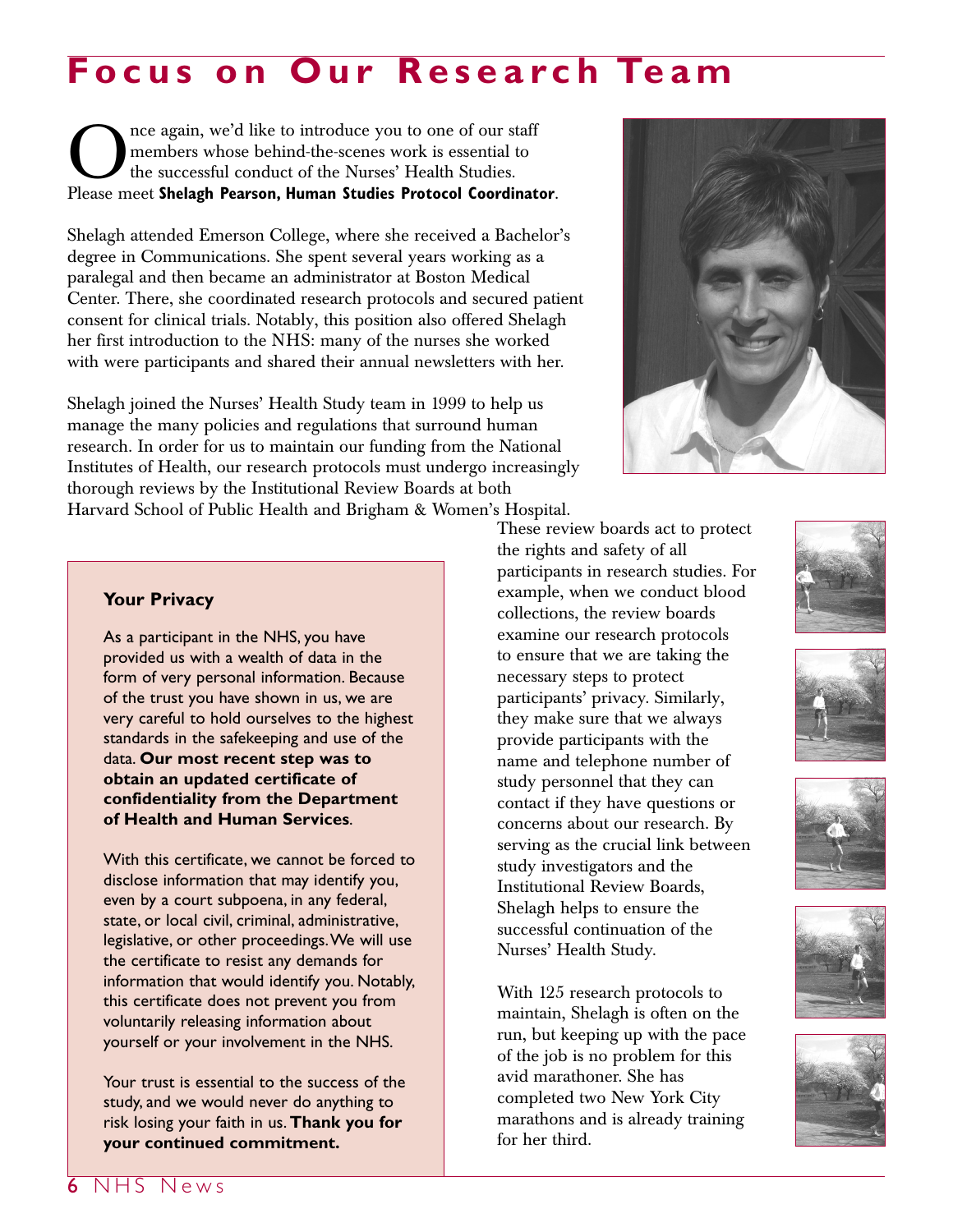## **New Directions**



**Mothers Study**

Given all the questions we have asked the NHS participants over the years, it was only a matter of time before we would ask to talk to their moms. After obtaining permission, we mailed a special questionnaire to each nurse's mom or to the nurse herself to administer to her mother. In these surveys, we asked the moms to recall their diets and lifestyles when they were pregnant with their nurse daughters. We also asked about breastfeeding, baby formula, and early childhood diet — things that only a mother would know. To date, we have received over 22,000 completed questionnaires from mothers and hope to use this information to learn more about how early life factors might affect the long-term health of offspring.

## **Stress Questionnaire**



In the past, women in the Nurses' Health Studies have provided important information about the stres associated with caregiving and work. However, other stresses may also have important implications for women's health. For example, while personal relationships are often a source of strength and comfort, they can also be a source of conflict and stress for some women. To study this in more detail, we mailed supplemental questionnaires to Nurses' Health Study II participants to collect information about stress and support related to personal relationships. In addition, we asked for detailed information about each of their past pregnancies. There is increasing although inconsistent evidence that a woman's lifetime history of chronic stress before pregnancy (or acute stress during pregnancy) may affect her pregnancy outcomes, including her risk of miscarriage, preterm delivery, and fetal growth retardation.

The response to a single mailing of this questionnaire has been remarkable, with approximately 61,000 surveys returned thus far. Such a response exemplifies participants' dedication to the study and also provides us with the largest and most powerful data set ever assembled to address these issues.

#### **Keeping Us Up to Date**

As members of the Nurses' Health Study continue to age, some will unfortunately become disabled or develop conditions that make it difficult to respond to future mailings. Because we hope to examine these conditions and learn more about their causes, **we encourage you to discuss your participation in the NHS with your family and doctor**. Should you become disabled in the future, it would greatly help our research if someone could notify us of your health status and subsequently allow your pertinent medical records to be released to us. By combining this information with the detailed medical and dietary histories you have provided over the years, we can identify possible causes of these conditions, along with ways in which they may one day be prevented.

#### **Medical Record Review**

Participants who report a new diagnosis often receive a letter from our study, requesting permission to review their pertinent medical records.This review is important because it allows us to obtain specific information about treatment and diagnosis that only original records can provide.We want to extend a special thank you to all of the nurses who have helped our work by allowing us to confidentially review their records.We would also like to encourage participants who receive these requests to **complete and sign the release forms and then mail them back to us (not directly to the physician)**.This allows us to keep study information together in an organized and secure manner.